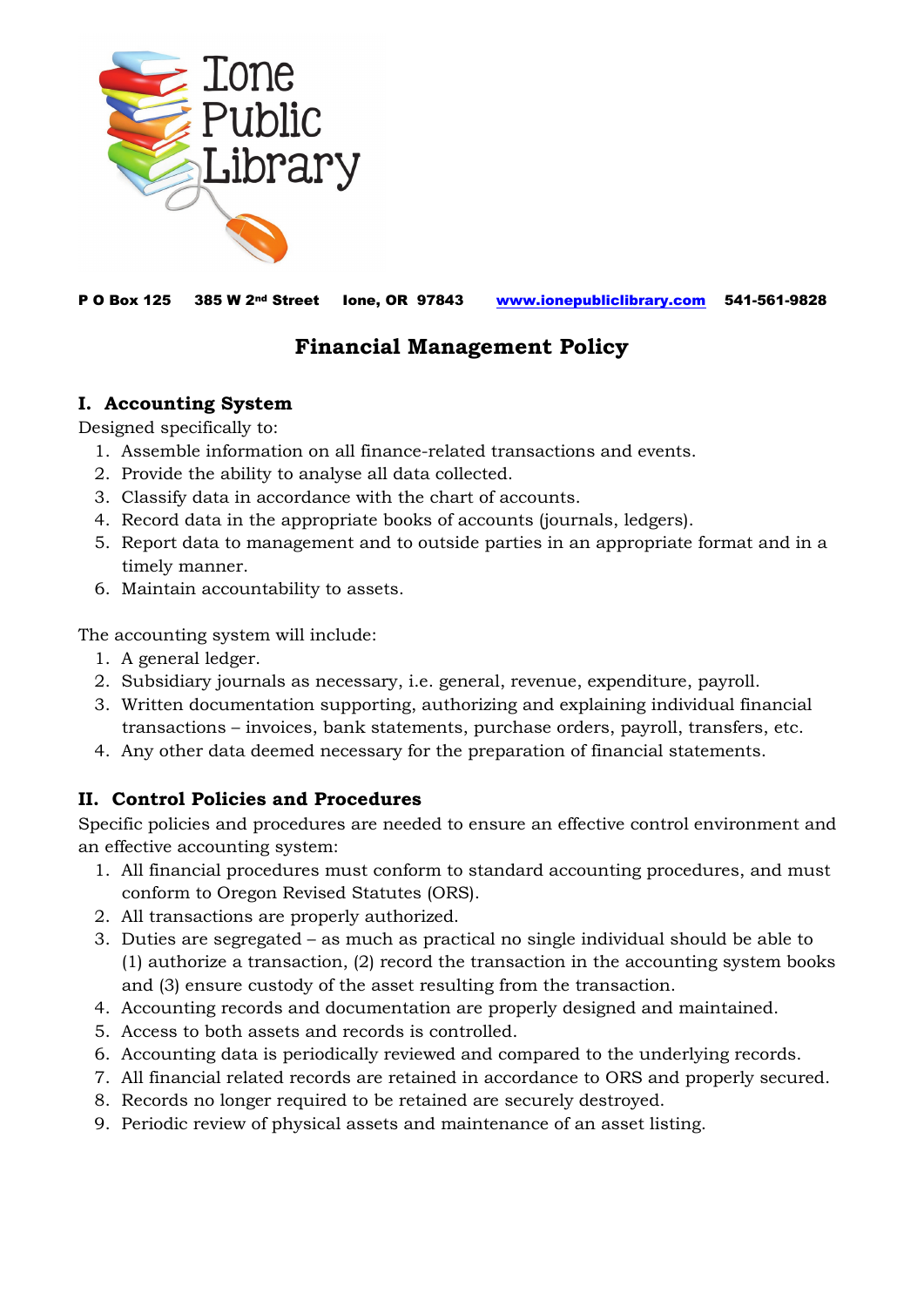## **II. Control Policies and Procedures (cont'd)**

- 10. The Treasurer or Director shall submit the prior month's financial report and a list of all financial transactions for the prior month to the Board of Directors with the packet for the regular monthly meeting.
- 11. Any and all financial computer systems will be maintained in a secure environment, accessed only by documented/authorized personnel and regularly maintained to pre vent data loss.
- 12. Annual audits will be performed in compliance with ORS and governmental generally accepted accounting principles.

#### **III. Cash and Purchasing**

- 1. Cash disbursement:
	- o Check-signing authorization is limited to the Library Director, or designee, And designated Board Member(s).
	- o Two signatures are required on each check: the signature of the Board Chair, or in her/her absence, the Board Vice-Chair or Treasurer; and the signature of the Library Director, or in his/her absence, the Library Director's designee.
	- o Authorization of payment is required by at least the Library Director, or Designee.
	- o Pre-signing any check is specifically prohibited.
	- o Blank checks are specifically prohibited.
	- o Checks will be sequentially numbered.
	- o Check stock will contain security safeguards designed to reasonably prevent fraud.
	- o Check stock will be properly secured and use will be documented.
	- o Voided checks will defaced and shredded.
	- o Signature stamps are specifically prohibited.
- 2. Cash handling
	- o Monthly cash counts and reconciliation will be performed.
	- o Deposits shall be performed weekly or when cash to be deposited exceeds \$500, whichever comes first.
	- o Cash till control and reconciliation will be standard policy.
- 3. Management review of current bank account reconciliations will be required monthly.
- 4. Available surplus funds may be invested in accordance to ORS with the primary consideration being the security of public funds.
- 5. Banking will be conducted in accordance with ORS and applicable account practices.
- 6. Purchasing
	- o Original invoices or electronic facsimiles will be required.
	- o Employees of the District will not also serve as independent contractors to the District.
	- o Employees of the District will not accept any form of consideration from an outside entity while performing their District duties.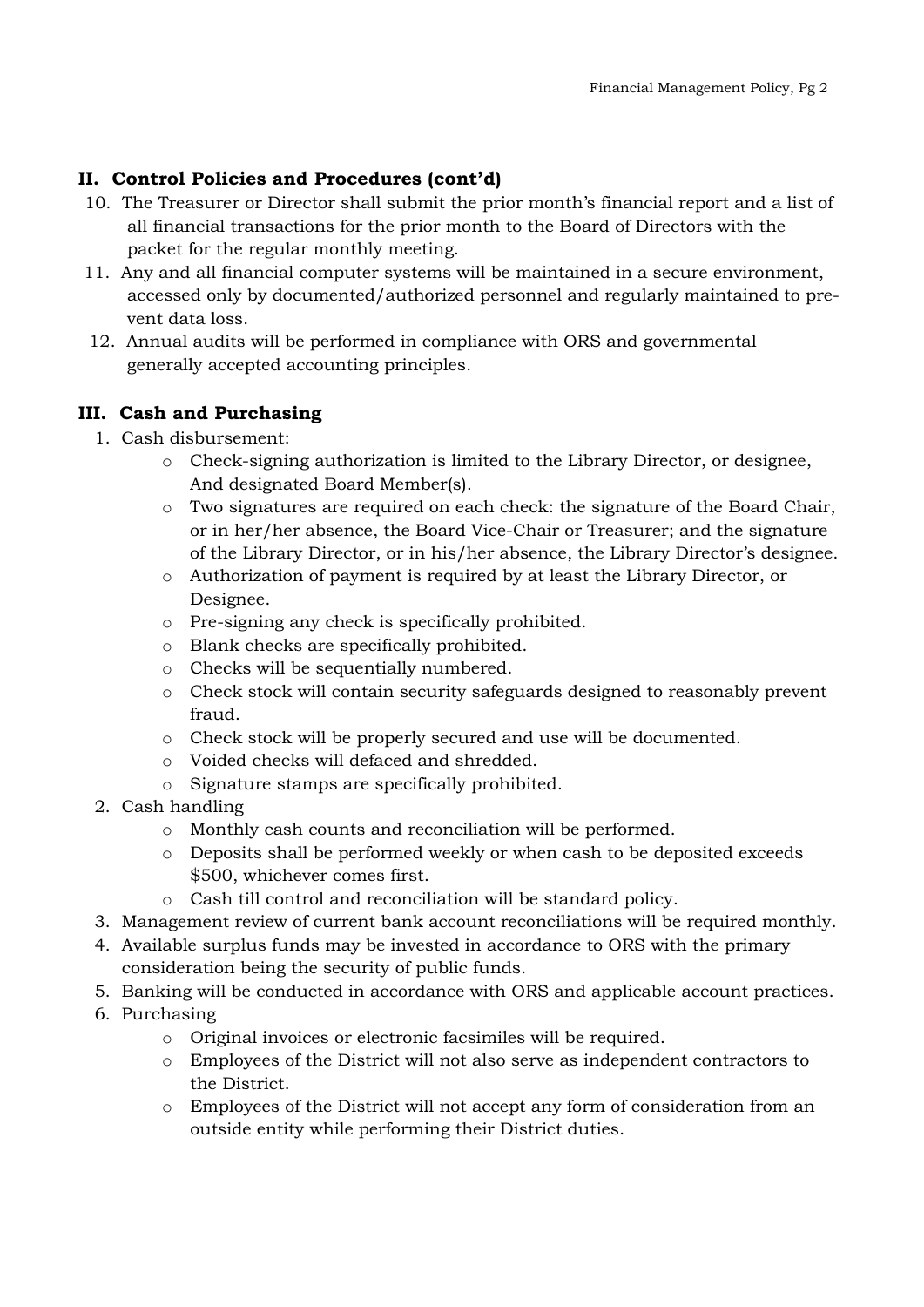## **III. Cash and Purchasing (cont'd)**

- 7. Expenditures approval
	- o The Board of Directors shall approve all expenditures for supplies, materials, equipment, or any contract obligating the District in excess of \$500 with the following exceptions:
		- Purchase of emergency services or materials which cannot be delayed until the next Board meeting but which exceed \$500 may be approved by the Board Chair with the limitation that the purchases must comply with ORS and may not exceed the budgeted allocation for the pertinent expenditure category.
		- Payments of monthly statements, composed of several individual invoices not exceeding \$1000, incurred while conducting regular library business such as purchasing collection materials or office supplies or paying credit statements.
	- o The Library Director shall authorize all expenditures for supplies, materials, equipment, or any contract up to or less than \$500, with the following exceptions:
		- No contract for the services of legal counsel may be awarded without the approval of the Board of Directors.
		- Total expenditures within a line-item may not exceed the budgeted allocation of that line-item without the prior approval of the Board of Directors.

## **IV. Debit Cards**

The Library Director is authorized to apply for a debit card in the name of the District from the District's official bank. District debit cards are subject to the following restrictions and controls:

- 1. Only the following district officials and staff members shall be listed on the debit card agreement as authorized users:
	- o All Board Members
	- o Library Director
	- o Staff explicitly authorized by the Director
- 2. The District debit card shall only be used for transactions in which writing a check in advance of the order is either impossible or would result in a delay in the delivery of goods or services during a time of emergency. The District debit card may also be used to facilitate travel by employees and officials on District business. Any use of the debit card shall be done in accordance with the District's Financial Management Policy and travel reimbursement policy.
- 3. Use of the District debit card to charge any personal purchases is strictly prohibited, regardless of whether the official or employee intends to reimburse the district for the purchase.
- 4. Any official or employee authorized to use the District debit card shall submit to the Library Director original receipts for all purchases made with the card as soon as practical after the purchase is made and a receipt received. Each month Library Director or designee shall reconcile the receipts submitted with the monthly debit card statement to ensure proper card usage.